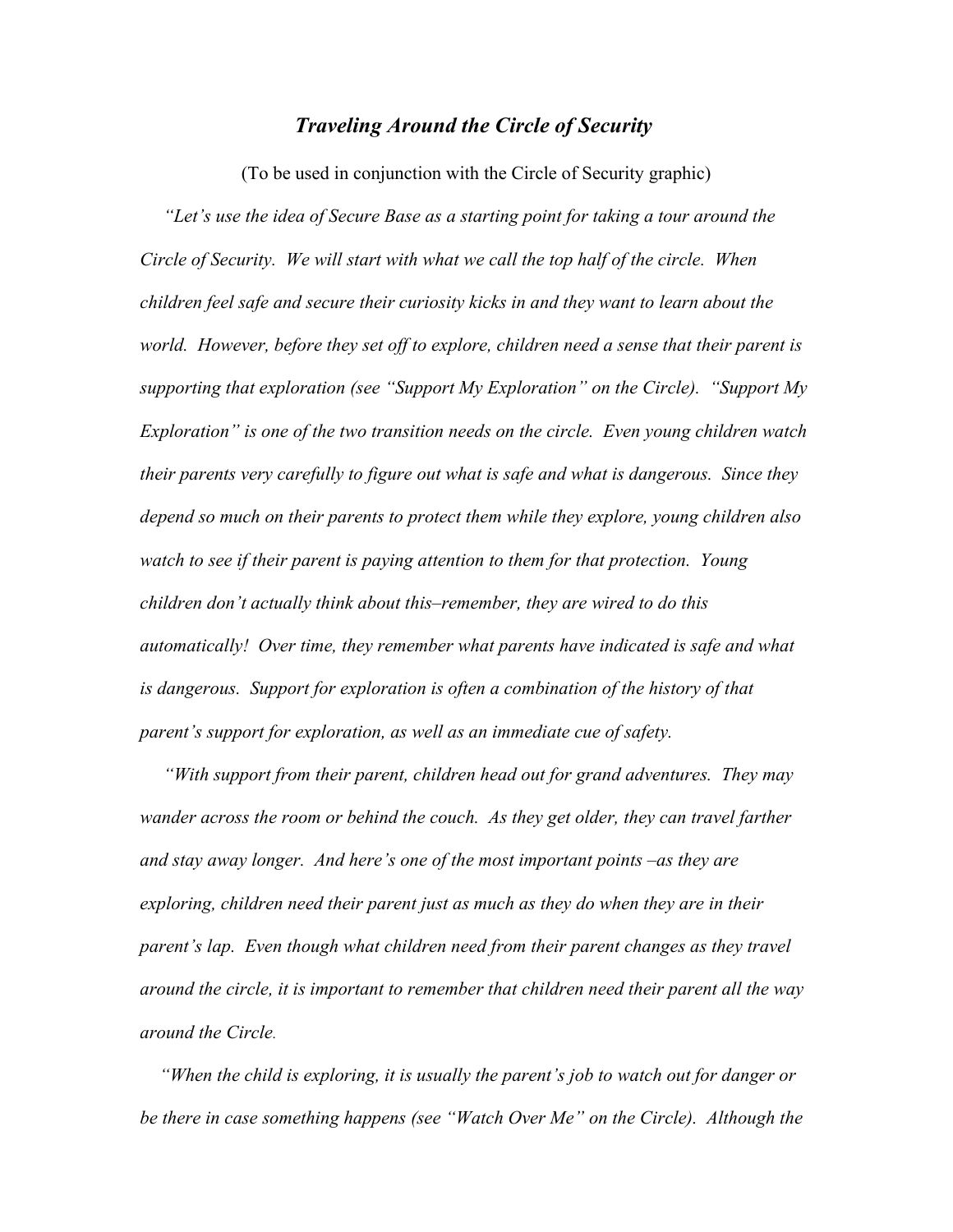*parent may be barely aware of this, and the child may seem preoccupied with play, if the parent becomes unavailable, the child's exploration ends.*

 *"Sometimes children need more than having the parent watch over them. At times children need help exploring (see "Help Me" on the Circle). This requires the caregiver to provide the necessary help without taking over (children need just enough help to do it by themselves). This is called scaffolding and usually requires the parent to continue to follow the child's need rather than taking charge.* 

 *"At other times, children simply want their caregiver to enjoy with them (see "enjoy with me" on the Circle). These shared moments provide children with a sense that the caregiver is attentive, available and attuned. It also makes children feel they are worthy of such attention.* 

 *"At all times, children need to know that no matter what they are doing, their parent finds delight in them, for no other reason than their simply being alive. Hence, during moments of exploration – moments that often have to do with building autonomy and mastery – a child will look back just to make sure the parent is delighted "(Delight in me"). This delight doesn't have to do with "what I just did" but "that I just am." Such moments do much to build a well-engrained sense of self worth in the child.*

 *"When children have explored long enough or become tired, frightened or uncomfortable, they are no longer interested in exploring. Or if children get into an unsafe situation, parents need to take charge and end the exploration. Either way children suddenly have a new set of needs that require a response from their parent.* 

 *"We are now talking about the bottom half of the circle. Unless they are very frightened, the first thing children need on the bottom half of the Circle is a sign from the parent that they are welcome to come back to the parent. "Welcome My Coming to You"*